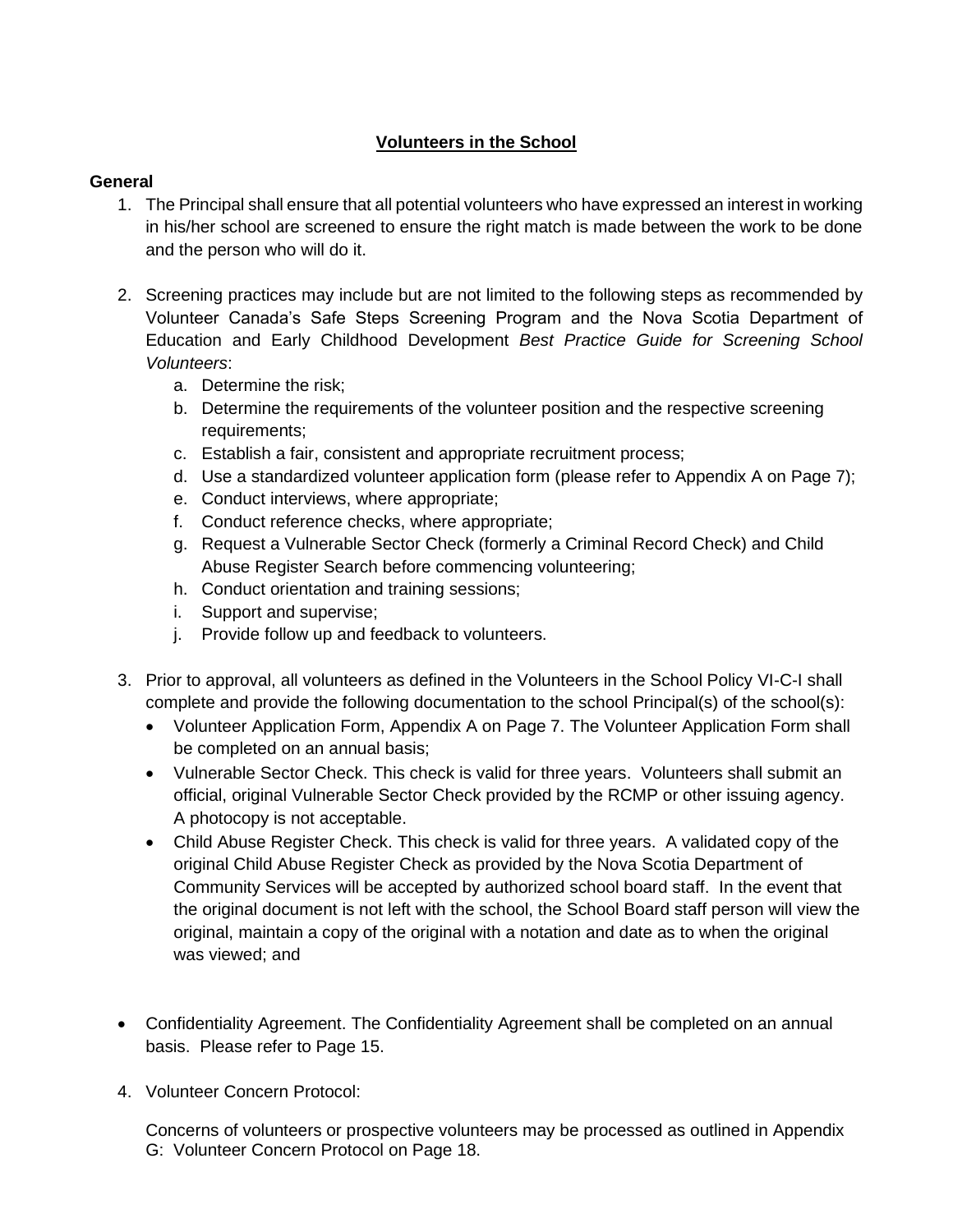### **Principal's Responsibilities**

- 1. The Principal shall provide the Volunteer Application Form, Appendix A on Page 7 and shall ensure volunteers working in the school receive a copy of the Strait Regional School Board's Guidelines for Volunteers, Appendix B on Page 9.
- 2. The Principal will assess the risk associated with volunteer activities to determine the appropriate screening tools using the Risk Assessment Framework contained in Table 1 on Page 5 and may also use the Principal Checklist of Volunteer Screening Tools Based on Perceived Risk contained in Table 2 on Page 6.
- 3. The Principal shall provide a letter of support for the Child Abuse Register Check and Vulnerable Sector Check to the applicant. Please refer to Appendix D and E on Pages 13 and 14.
- 4. The Principal may also verify with the Department of Human Resources if a potential volunteer has already completed the screening process.
- 5. The Principal may choose to schedule a formal meeting or interview with the prospective volunteer prior to approval.
- 6. The Principal shall maintain a confidential file for each volunteer that includes all documents (Volunteer Application Form, screening tool(s) and confidentiality agreement) provided to the school as part of the approval process.
- 7. The Principal shall ensure that confidential files will be stored and managed in a secure centralized location to avoid unauthorized access, use, alteration disclosure or disposal of personal information. The confidential file for each volunteer should be maintained for a minimum of six years and longer if the volunteer continues to provide active service. The individual should provide a written confirmation that he/she is no longer serving as a volunteer prior to shredding of all documents. If an issue occurs while the individual is serving as a volunteer, the confidential file should be kept indefinitely in consultation with the School Board's FOIPOP Administrator.
- 8. The Principal shall also indicate in each file that a copy of the Guidelines for Volunteers has been reviewed with, and provided to, the respective volunteer.
- 9. In any instance where an invitation to volunteer in the Strait Regional School Board's schools has been given and there is an existing Criminal Record, the Principal shall contact the Director of Human Resources/designate who will make a decision regarding the volunteer's suitability in accordance with Policy V-A-2, Recruitment, Hiring and Retention of Employees and supporting procedures, PRO V-A-2.
- 10. In any instance where an invitation to volunteer in the Strait Regional School Board's schools has been given and the Child Abuse Register Search indicates that the volunteer could pose a risk to students, the invitation to volunteer shall be withdrawn immediately.
- 11. The Principal shall meet with approved volunteers to review the Guidelines for Volunteers and those specifically provided by the Principal for the respective volunteer role.
- 12. The Principal shall review with all volunteers the Allegations of Sexual Misconduct Involving Students Policy V-B-7 and supporting procedures, PRO V-B-7.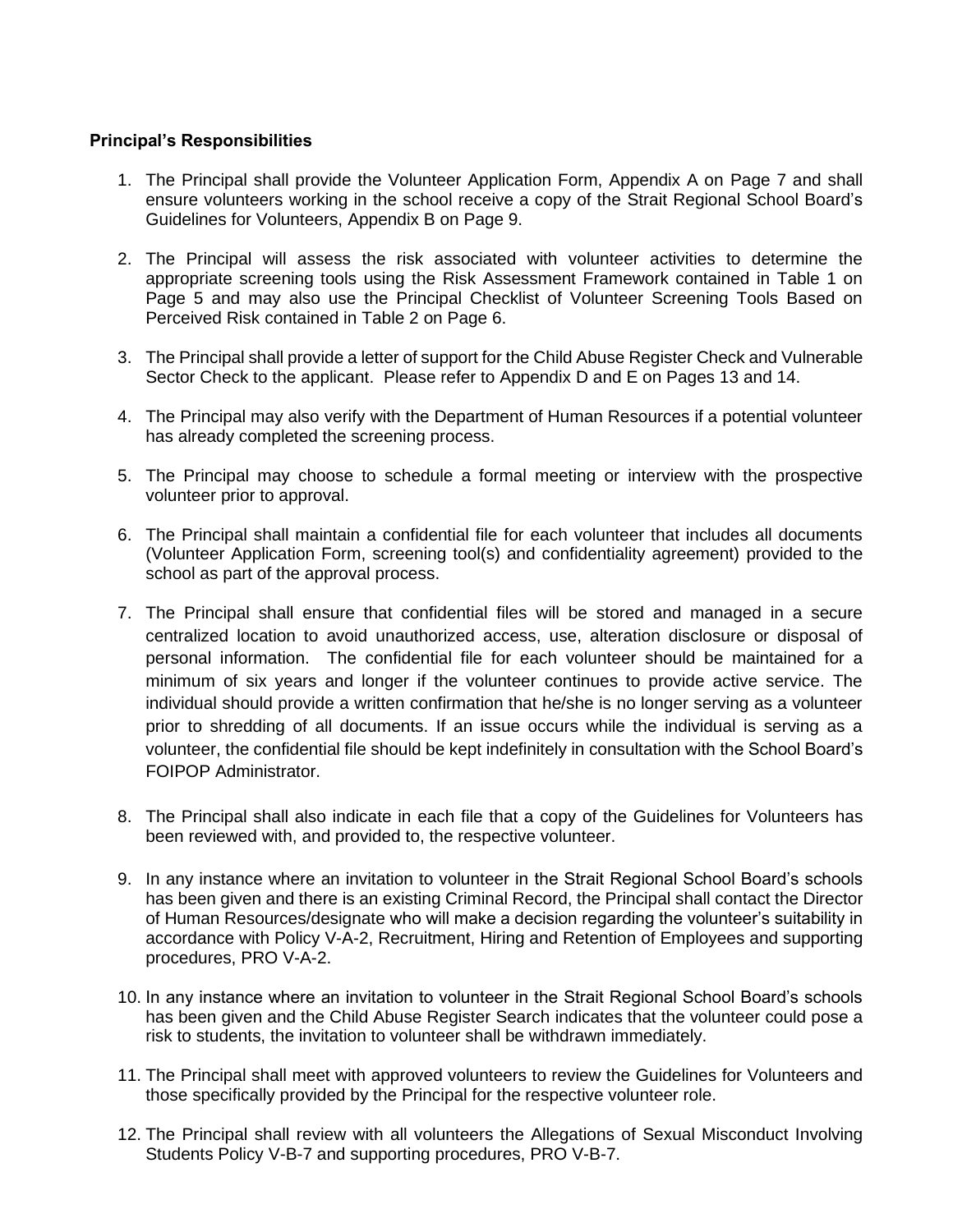- 13. The Principal shall provide all volunteers with an orientation to the school, including but not limited to schedules, break and lunch facilities and occupational health and safety requirements.
- 14. The Principal shall ensure that teachers notify parents/guardians in writing when individuals volunteer in their classrooms on a regular basis.
- 15. The Principal shall ensure the ongoing tracking of volunteers includes the provision of an identification badge and adherence to the school's sign in/sign out procedures.
- 16. If required, the Principal shall discontinue the services provided by a volunteer at any time.

#### **Department of Human Resources Responsibilities**

- 1. Individual schools and the Department of Human Resources will maintain the list of approved volunteers in a Volunteer Database once they have been screened for the Child Abuse Register Search and have completed a Vulnerable Sector Check through the school.
- 2. If an individual applies to volunteer at more than one school in the Strait Regional School Board and has already been approved to volunteer at one school, information on their approval status may be shared with another school(s) with their written consent
- 3. The Principal will submit to the Department of Human Resources the approved name of the volunteer and the date of the completed security checks.
- 4. Schools and the volunteer will be advised when the security checks have expired. At expiration, the approved volunteer's name and information will be removed from the Volunteer Database.
- 5. Prospective volunteers with a criminal record other than for acts of child abuse or acts of physical assault will not automatically be disqualified. The Director of Human Resources/designate shall review the circumstances surrounding the criminal record and consider the following factors when applicable:
	- a. The specific duties and responsibilities of the position in question and the relevance of the criminal charge(s) or conviction(s) to that position;
	- b. The length of time since the charge(s) and/or conviction(s);
	- c. Rehabilitative or other efforts undertaken by the applicant;
	- d. The risk posed to students, employees and/or Board property and equipment; and
	- e. Such other factors as are deemed appropriate under the circumstances.

Upon reviewing the additional information supplied by the potential employee the Director of Human Resources/designate may:

- a. Approve the potential volunteer to work in the various work locations of the SRSB ;or
- b. Disqualify the potential volunteer; or
- c. Request further information for consideration prior to any final decision to approve or disqualify.

The potential volunteer is notified of the Director's decision following the review.

6. Where areas of concern are identified, the final decision(s) concerning suitability for service shall be made jointly by the Principal in consultation with the Director of Human Resources/designate and other appropriate Board staff in consultation with legal counsel.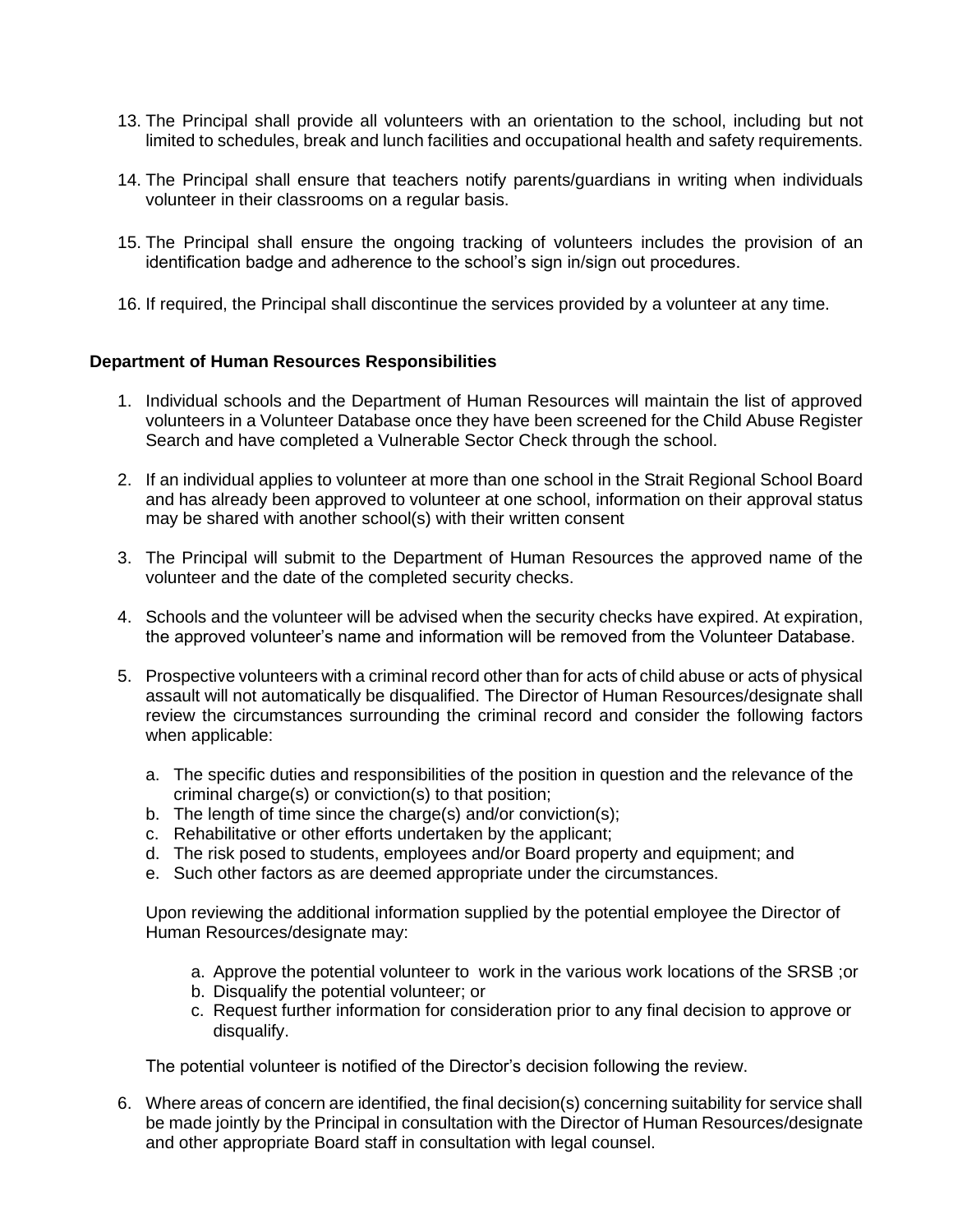#### **Appendix A: Volunteer Application Form**

(This form will be kept on file at the school.)

## **Part 1**

In order to ensure the safety of students, all volunteers other than those specific to student travel, must complete this form and comply with the Volunteers in the School Policy VI-C-1 and supporting procedures, PRO VI-C-1. **This application process does not include visitors to the school.**

All potential/prospective volunteers shall complete and provide this Application Form to the Principal of the school at which you wish to volunteer.

Volunteer's Name:

Volunteer's Role:

I have a student registered in this school and I have the same address found in PowerSchool. Student Name(s): <br>
Student Name(s):

I do not have a student registered in this school and my mailing address is:

Telephone **Email:** 

Please provide two references (not including family members). It is at the Principal's discretion as to whether or not a reference check will be completed.

Name Telephone Number

I am aware that I am required to complete a Child Abuse Register Request for Search Form A and submit it to the Inverness Education Centre Academy.

I am aware that I am required to complete a Vulnerable Sector Check and submit it to Inverness Education Centre Academy.

Both of these documents are required and must be received prior to approval being granted to provide volunteer service.

Signature: Date: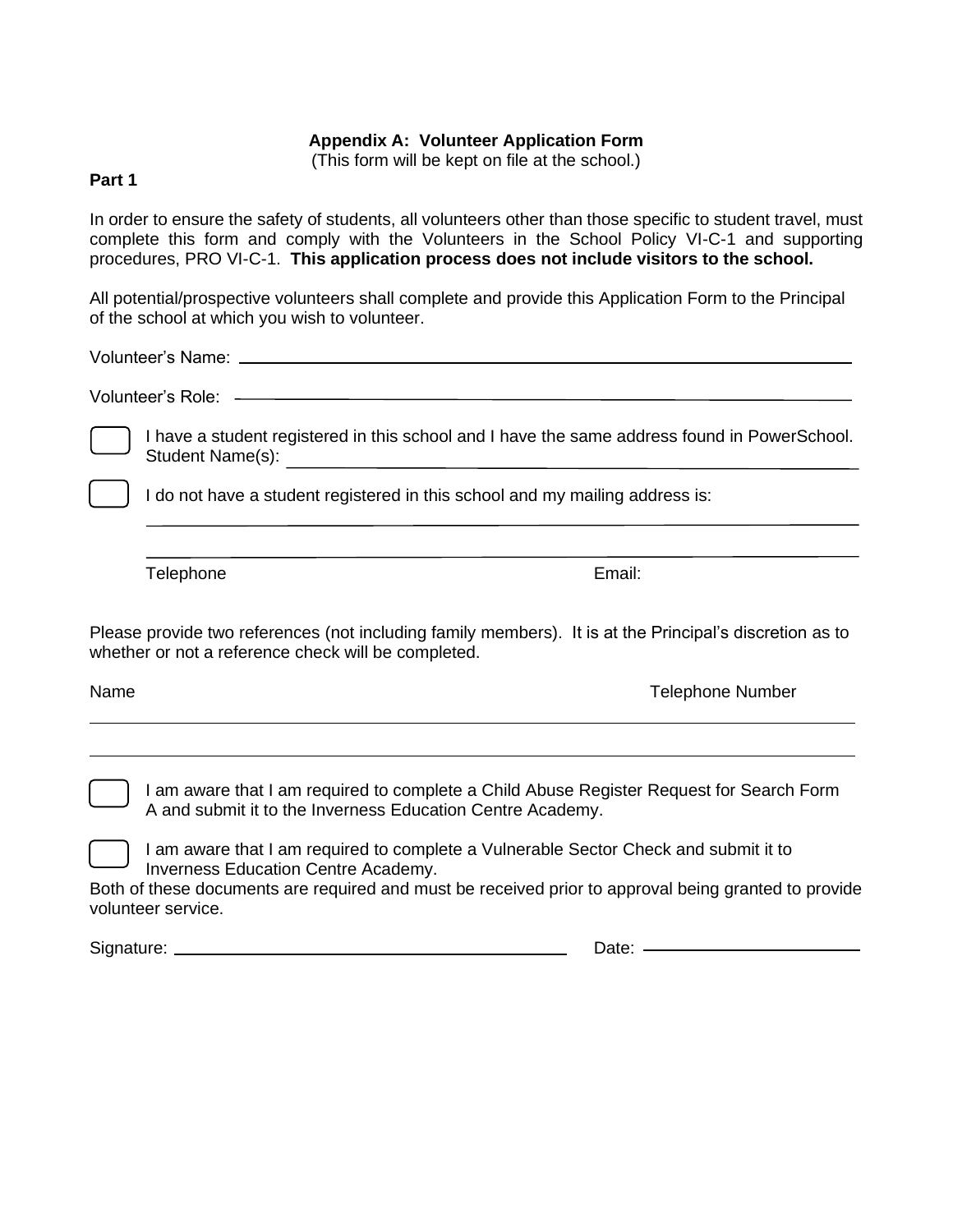## **Part 2**

Once approved:

I am an approved volunteer at Inverness Education Centre Academy and authorize the sharing of my documentation to the school named in this application.

I have been provided with a copy and have reviewed the Volunteers in the School Policy VI-C-1 and supporting procedures, PRO VI-C-1.

I have been provided a copy, have reviewed and signed the Confidentiality Agreement.

I have been provided a copy and have reviewed the School Board Policy V-B-7, Allegations of Sexual Misconduct Involving Students, and supporting procedures, PRO V-B-7.

I have been provided a copy and have reviewed the Guidelines for Volunteers.

By signing below, I am indicating that I have read all of the above documents. In addition, I am agreeing to the Guidelines for Volunteers as outlined and those specifically provided by the Principal for my respective volunteer role.

| Volunteer Signature:<br>Jate |  |
|------------------------------|--|
|------------------------------|--|

I have approved the above-named volunteer, have provided him/her with all required documentation and reviewed with them their role within my school.

| <b>Principal Signature:</b> | Date: |
|-----------------------------|-------|
|                             |       |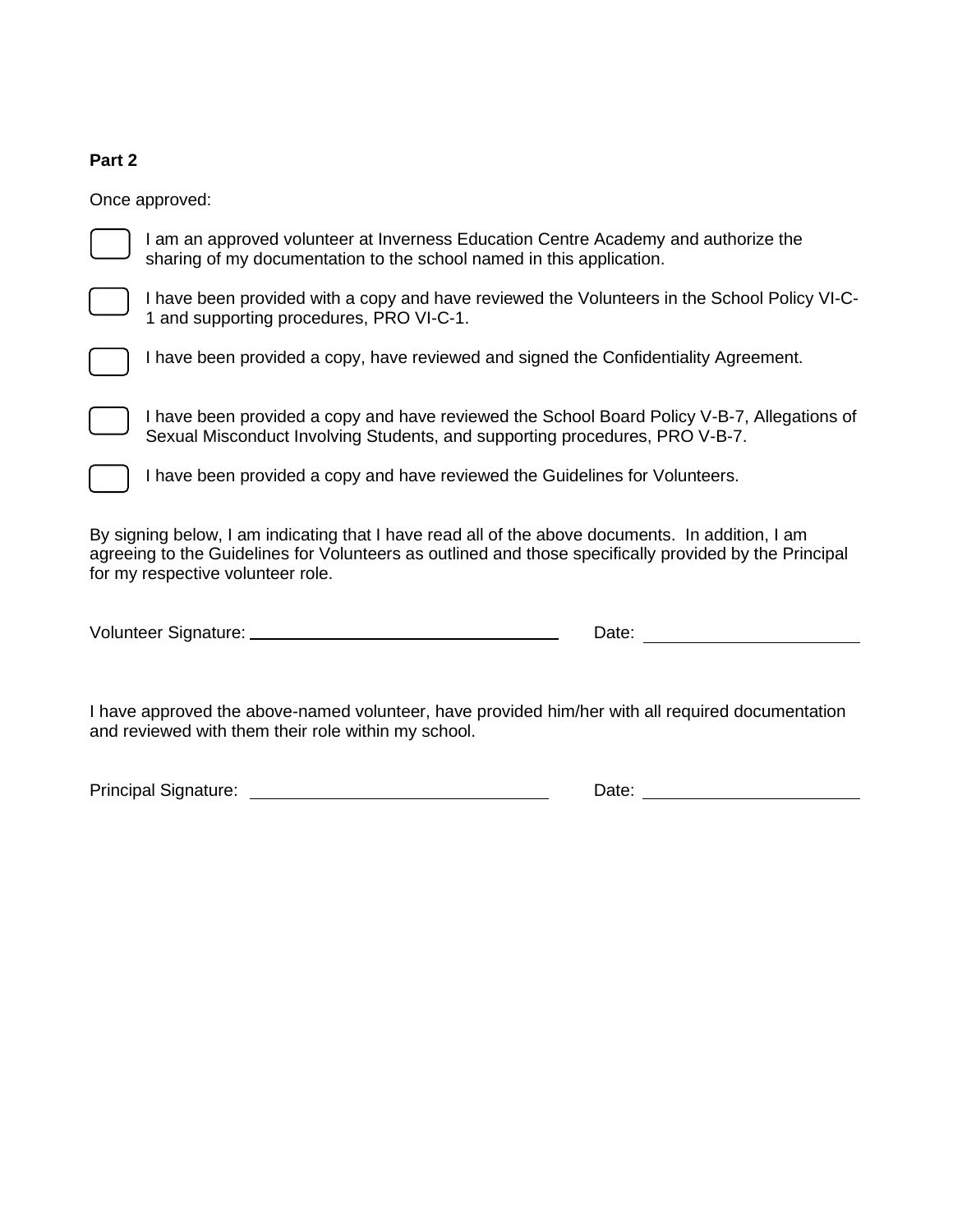### **Appendix B: Guidelines for Volunteers**

The safety of students and school environments are of paramount importance to the Strait Regional School Board and every effort is made to mitigate risk to students.

It is essential that volunteers who support students understand their roles, responsibilities, expectations and standards for volunteering in schools including but not limited to:

- 1. Volunteers must meet the approval process for volunteers in the school as outlined in the Strait Regional School Board *Volunteers in the School*, Policy VI-C-1 and supporting procedures, PRO VI-C-1
- **2.** Volunteers must complete Appendix A: Volunteer Application Form as provided by the School Administration.
- 3. Prior to approval, volunteers must provide the school Principal with a Vulnerable Sector Check and Child Abuse Register Check that is current within three (3) years.
- 4. It is the responsibility of any School Board volunteer, after having completed the screening process, to contact the Principal or the Director of Human Resources/designate should they be subject to an investigation, charge or conviction under the Criminal Code of Canada.
- 5. The Principal will meet with approved volunteers to review the *Guidelines for Volunteers* and those specifically provided for the respective volunteer role.
- 6. The Principal will conduct orientation and training sessions, as appropriate.
- 7. While in the school, all volunteers shall sign in at the school office upon arrival and wear an identification badge. This badge must be returned to the office at the end of each visit and the volunteer shall sign out prior to their departure from the school.
- 8. Volunteers have a duty to abide by Strait Regional School Board policies and procedures as well as applicable provincial legislation, policies and procedures.
- 9. In accordance with the Protocol and Guidelines for Child Protection Workers and School Personnel in the Strait Regional School Community and the Children and Family Services Act (Section 24), volunteers who have reasonable grounds to suspect a child may be abused or neglected has a legal obligation to immediately report the matter to the local Children's Services Agency. The volunteer shall also immediately inform the Principal that a report is or has been made to the Child Protection Agency.
- 10. Volunteers must adhere to the Allegations of Sexual Misconduct Involving Students Policy V-B-7 and supporting procedures, PRO V-B-7.
- 11. Individuals, organizations or groups presenting in a school shall adhere to the Use of Instructional Time Policy III-B-6 and supporting procedures, PRO III-B-6.
- 12. Volunteers who are involved in athletic activities must abide by the Nova Scotia School Athletic Federation Handbook.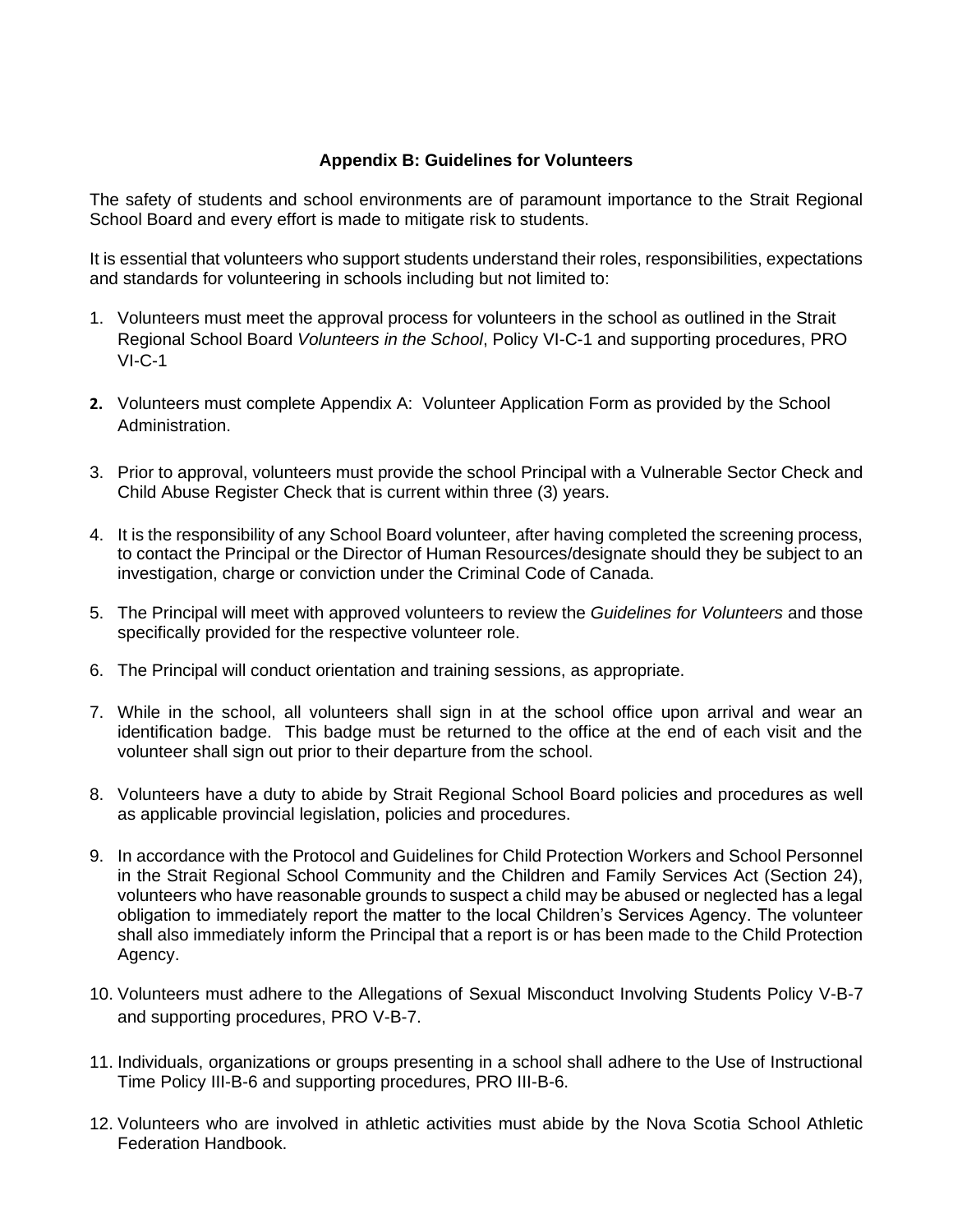- 13. Volunteers are role models for students and the school community.
- 14. It is essential that all school staff and volunteers collaborate to work respectfully, positively, cooperatively and professionally.
- 15. Volunteers need to be aware that school staff has the responsibility to report any behavior of a volunteer that is deemed inappropriate or may pose a risk to student and staff safety.
- 16. Volunteers are expected to respect the privacy of the students and are required to maintain confidentiality at all times. As such, volunteers shall sign a confidentiality agreement prior to providing volunteer service.
- 17. To promote a positive, respectful and professional working relationship between the principal, staff and volunteers in the school, it is essential that the role, responsibilities and expectations for volunteers are clearly defined and communicated.
- 18. Volunteers shall adhere to only those specific responsibilities and expectations defined by the Principal and supervising Teacher.
- 19. The school staff fulfills specific roles and is responsible for student achievement, assessment, behavior and communication with parents/guardians.
- 20. Under staff direction, the volunteer will assist students in becoming successful independent learners.
- 21. Volunteers are expected to communicate regularly with the relevant teacher, lead chaperone, or administrator. Volunteers are expected to take questions, concerns and suggestions to the relevant teacher, lead chaperone, administrator or duty supervisor. Communication about students and student issues with anyone other than listed previously is prohibited.
- 22. Volunteers are required to refer problems with student behavior to the relevant teacher, lead chaperone, or administrator.
- 23. Volunteers must treat students in a respectful, dignified and fair manner with due consideration to the students' physical, social and psychological development as well as cultural and academic diversity.
- 24. Volunteers shall not have access to student records. Student records are strictly confidential. Required information related to student health and safety shall be provided by the School Board staff member as appropriate.
- 25. Volunteers must be reliable and committed to supporting the school and shall notify the school administration in advance if absent.

## **Recognition**

Volunteering is the giving of time, energy and concern to others. It is an honourable and cherished responsibility of our society. The Strait Regional School Board wishes to thank each and every volunteer for their participation and dedication to our students, staff and school communities. Together we can make education and the functions which support it a solid foundation upon which to build a lifetime of successful achievement for students and those who work in the public education system.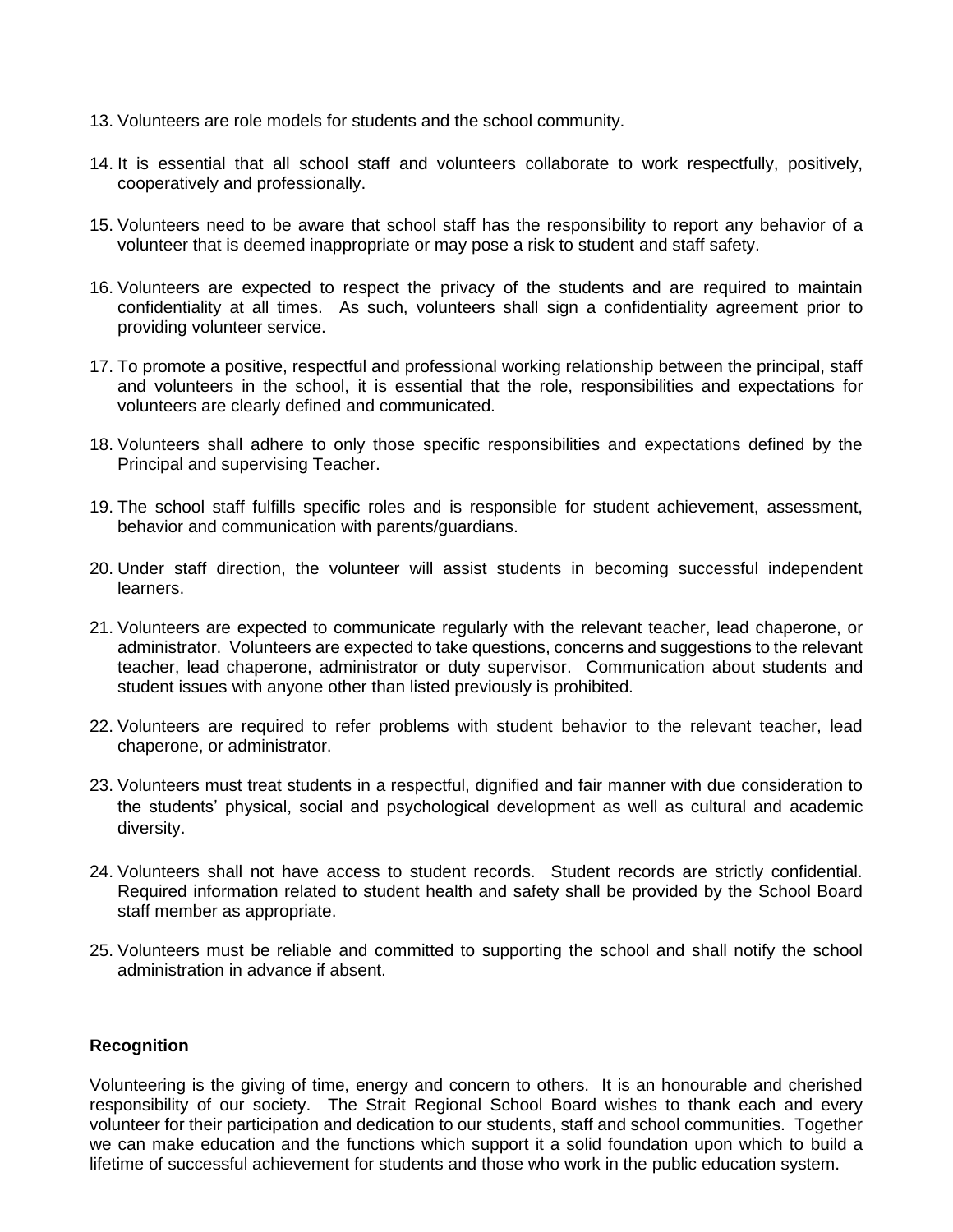### **Appendix C: Bringing the Community into our Schools Public Schools Branch, Nova Scotia Department of Education and Early Childhood Development**

### **Who is covered or not covered under the school boards' liability policy for members of our communities who are coming into schools?**

- a. The following individuals **are considered volunteers** under the school boards' liability policy while working within the scope of their duties for the school board:
	- School team coaches approved by the principal.
	- School board staff offering programs after hours as part of their duties for the school board.
	- Community members offering to do a "physical education demo" for students. (Note: There can be no physical participation of students during the demo.)
	- Community members doing a presentation/seminar for students.
	- Community members or university students assisting a teacher in the activity of a schoolapproved activity under the direct supervision of the teacher-in-charge. The teacher-in-charge is responsible for ensuring that the community member or university student is suitably qualified and capable of providing the required service.
- b. The following **are not** covered under the school boards' liability policy and will need to purchase liability insurance:
	- School board staff offering programs after hours that are not part of their duties for the school board, after hours utilizing school facilities and taking fees to "cover costs".
	- If teachers are bringing in higher level help (leadership) for activities they are not comfortable teaching, the school will have to confirm that the higher level help is qualified, certified and has commercial general liability insurance for \$1,000,000. This would apply to classrooms and after-school programs. (Examples: yoga instructors, dance instructors, field hockey clinics, cooking classes, etc.)
	- University students while on work placements are normally covered by their university's liability policy. If they are leading an activity at a school, they must be certified and qualified in the activity. As well, university students should check with their university to make sure that the university's liability policy will extend to cover them while they are providing higher level help to teachers that are not comfortable teaching the activity.
	- After school programs that are not organized and operated by the school board must arrange their own insurance.

## **Where can community members get insurance?**

- a) Local insurance broker, or
- b) Members of Recreation Nova Scotia may purchase general liability insurance through a program that is designed and is suitable for volunteer recreation groups. This maybe a helpful resource to those in the community looking for liability insurance. Their link is: [http://www.recreationns.ns.ca/insurance/.](http://www.recreationns.ns.ca/insurance/)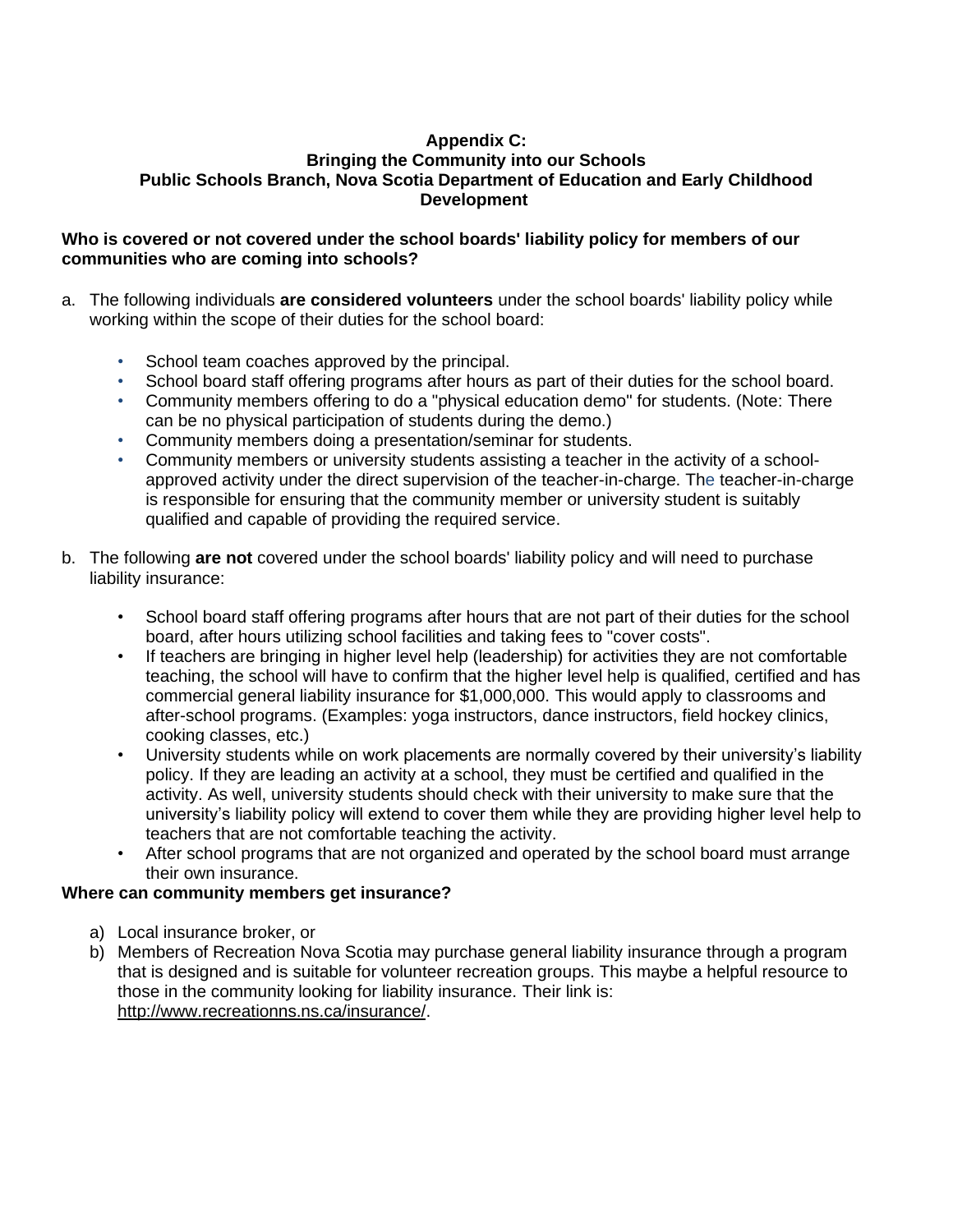## **Appendix F: Confidentiality Agreement**

### *Introduction*

Privacy and the protection of confidential and personal information is a serious issue and one of which all employees and volunteers need to be aware when undertaking their role with the Strait Regional School Board. Failure to do so can have legal ramifications. Employees and volunteers also need to be aware that confidentiality still applies after employment and volunteerism with the Board ceases.

### *Definitions*

**For the purposes of this agreement, the following definitions apply:**

**"Employee"** means a person employed by, or in an employee-like relationship, with the Strait Regional School Board.

**"Board"** means offices, schools and work sites of the Strait Regional School Board.

**"Supervisor"** is the person to whom the employee or volunteer reports.

**"Volunteer"** is an individual, who is not an employee of the Strait Regional School Board, and who interacts with students or groups of students as defined in the Volunteers in the School Policy VI-C-1.

'Confidential information' means:

- (a) or an opinion about an individual whose identity is apparent or can be reasonably ascertained from the information or opinion whether true or not. That is, information which allows an individual to be identified; or
- (b) any information that the Strait Regional School Board specifies as confidential; or
- (c) any information not on the public record and not available upon request.

Confidential information can appear in any form and be recorded on any medium, including but not limited to:

- (b) Written records
- (c) Electronic records
- (d) Social media
- (e) Information conveyed verbally

In accordance with Section 3(1)(i) of the Freedom of Information and Protection of Privacy (FOIPOP) Act, "personal information" means recorded information about an identifiable individual, including:

- i. the individual's name, address or telephone number,
- ii. the individual's race, national or ethnic origin, colour, or religious or political beliefs or associations,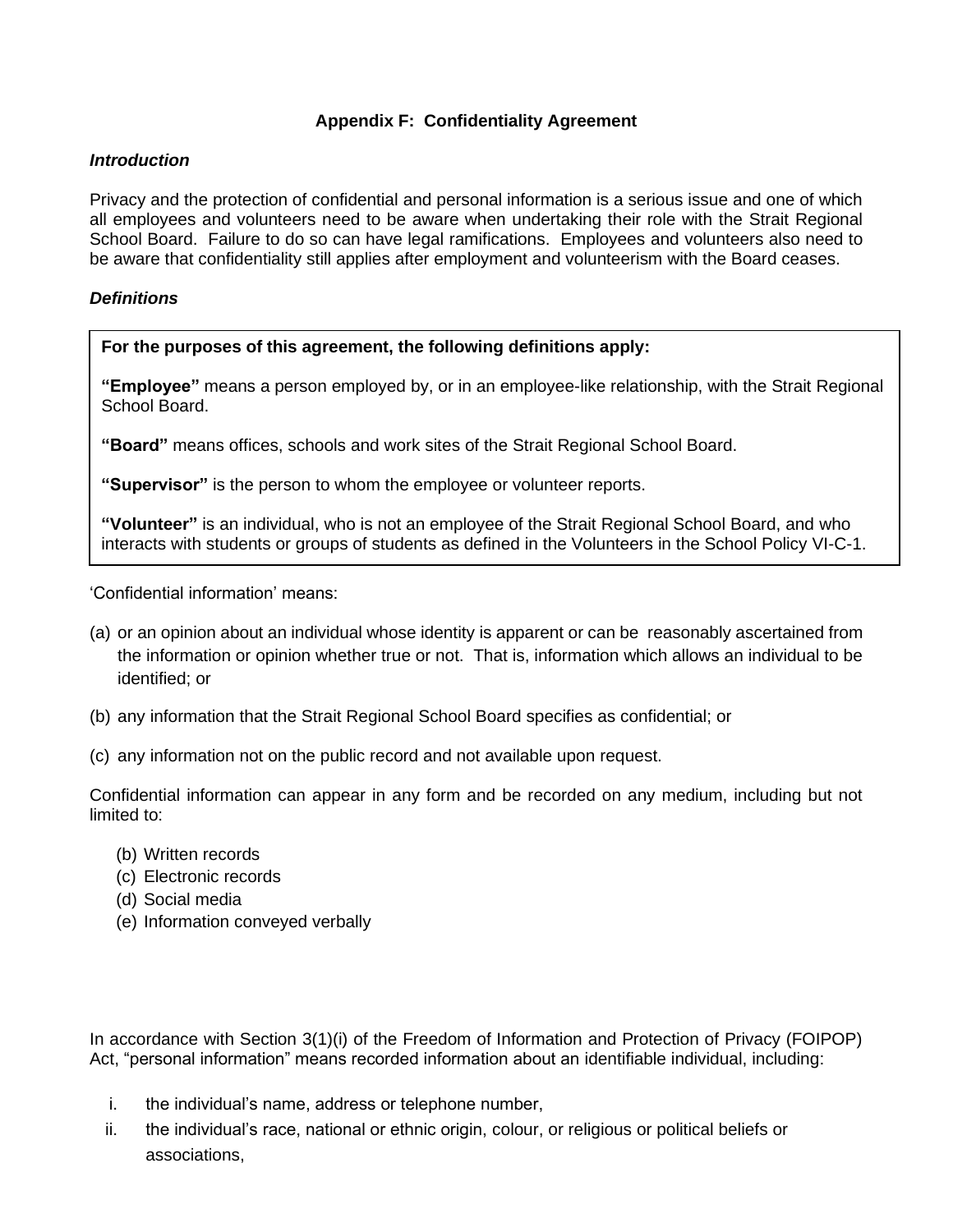- iii. the individual's age, sex, sexual orientation, marital status or family status,
- iv. an identifying number, symbol or other particular assigned to the individual,
- v. the individual's fingerprints, blood type or inheritable characteristics,
- vi. information about the individual's health-care history, including a physical or mental disability,
- vii. information about the individual's educational, financial, criminal or employment history,
- viii. anyone else's opinions about the individual, and
- ix. the individual's personal views or opinions, except if they are about someone else.

This agreement has been developed by the Strait Regional School Board to ensure that you understand your responsibilities. If you do not understand any part of this document or if you have uncertainties about its interpretation, you should discuss the matter with your Supervisor or designate. **Please read the Confidentiality Undertakings carefully.**

## *Confidentiality Undertakings*

- i. I will comply with the legislation, policies and procedures of the Strait Regional School Board relating to confidentiality.
- ii. The employee and/or volunteer regards as confidential, and does not divulge other than through professional channels any information of a personal or domestic nature concerning either students or their home environment, obtained through the course of his/her professional and/or volunteer duties.
- iii. I will not disclose confidential information to any third party without the prior permission of the Strait Regional School Board.
- iv. I will not copy or remove original files, forms or other confidential documents from offices, schools and work sites of the Strait Regional School Board.
- v. I understand that my obligations under this Agreement continue to have full force and effect when I am no longer an employee or volunteer of the Strait Regional School Board.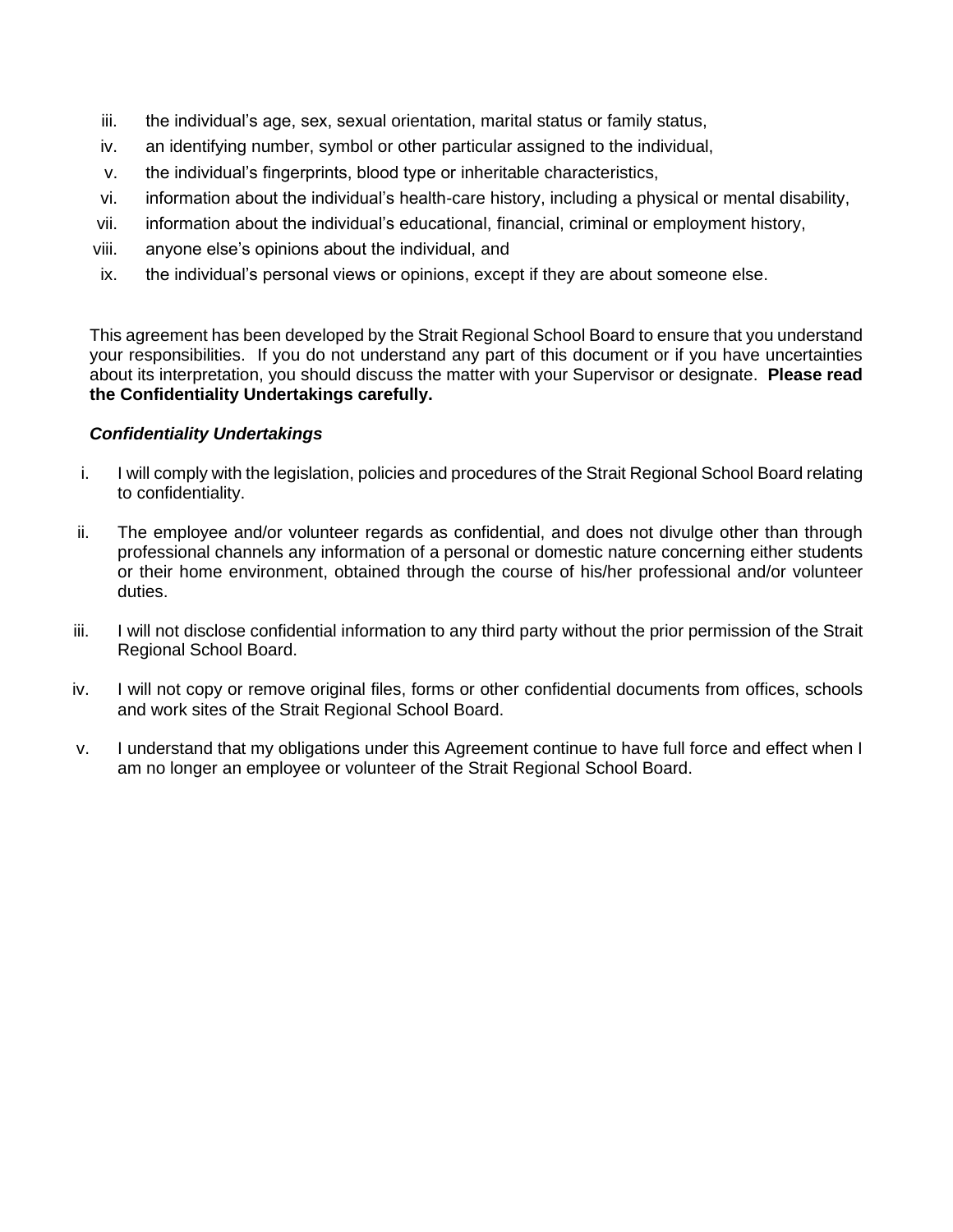(Confidentiality Agreement)

**THIS AGREEMENT** is made on the day of 20

**BETWEEN**

# **STRAIT REGIONAL SCHOOL BOARD**

AND

**SIGNED** for and on behalf of the **STRAIT REGIONAL SCHOOL BOARD**

**INSERT NAME and TITLE** Date

## **Declaration**

I declare that I have read this confidentiality agreement and understand my responsibilities regarding the privacy and the protection of confidential and personal information. I understand that a breach of this agreement may impact on the right to privacy of an individual or Board and may lead to legal and/or disciplinary proceedings.

**SIGNED by \_\_** 

Signature of Volunteer or Employee Date

In the presence of:

Signature of Supervisor Date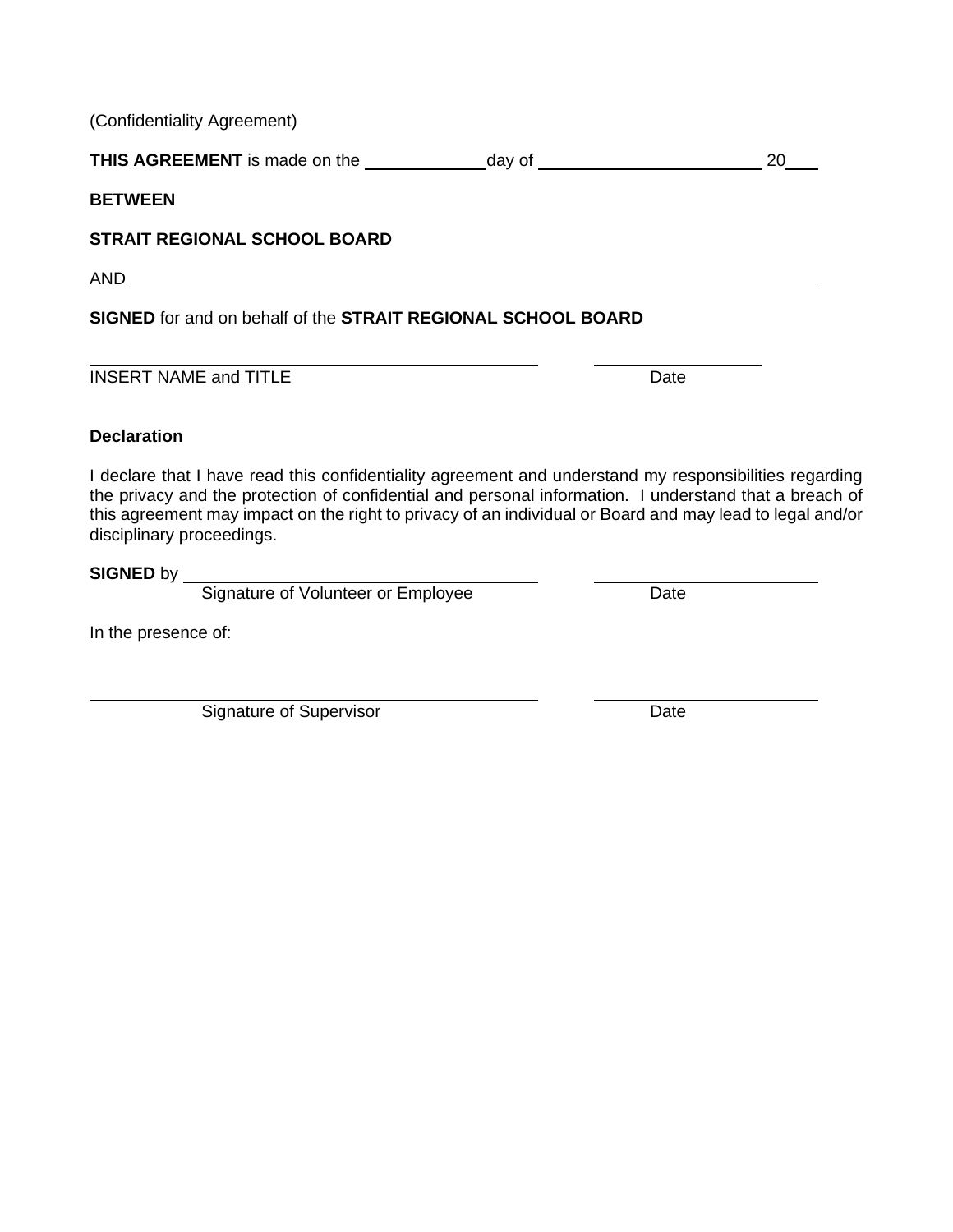## **Appendix G: Volunteer Concern Protocol**

#### **It is essential that all steps in this process are completed in sequence with the aim of resolution at the school level whenever possible.**

- 1. The Strait Regional School Board believes that problem-solving begins at the school level. The volunteer must first discuss the issue with the school administration.
- 2. The volunteer and school administration should make every effort to resolve matters at the school level.
- 3. When the school administration becomes involved, he/she must provide a response, in writing, to the volunteer outlining the recommendation and rationale for the school decision. Please refer to the attached Principal Response to the Volunteer Concern on Page 22.
- 4. In instances when a volunteer is not satisfied with the written response from the school administration, he/she should direct the issue in writing, within 30 days, to the Strait Regional School Board by completing the Volunteer Concern Reporting Form on Page 20.
- 5. Written volunteer concerns will not be processed if the required, preceding steps and written documentation at the school level have not been completed.
- 6. The Superintendent of Schools will review each Volunteer Concern and request that the Director of Human Resources/designate lead the response to the volunteer. Several Directors may be involved in responding to the volunteer concern in a collaborative manner in order to fully address all aspects of the volunteer concern.
- 7. Upon receipt of the Volunteer Concern Reporting Form, the Director of Human Resources/designate will notify the school administration and the local school board member of the volunteer concern. In addition, issues that relate to African Nova Scotia or First Nations communities shall also be discussed with the respective school board member.
- 8. Within ten (10) business days of receiving the Volunteer Concern Reporting Form, the Director of Human Resources/designate will process the written volunteer concern, confer with the volunteer and school administration and provide a written response to the volunteer.
- 9. If the volunteer does not agree with the written response of the Director of Human Resources/designate, the issue may be appealed, in writing, within ten (10) business days of receiving the decision of the Director of Human Resources/designate, to an Appeals Committee consisting of the Superintendent of Schools and two Board Members. Please use the attached Volunteer Notification of an Appeal of a Concern on Page 23. The request must include a timeline, the reason for an appeal and the expected resolution.
- 11. The two Board Members will be selected on a rotational basis with the exception of those board member(s) involved in the discussion outlined in Guideline # 9 above**.**
- 12. Upon receipt of a written appeal request, the Board Secretary will consult with all parties involved to establish a mutually convenient date and time for the appeal and the right of the volunteer to appear in person with or without a support person (personal or professional). If the parties involved choose not to participate in the appeal process, the appeal panel will meet at the predetermined date and time to render its decision.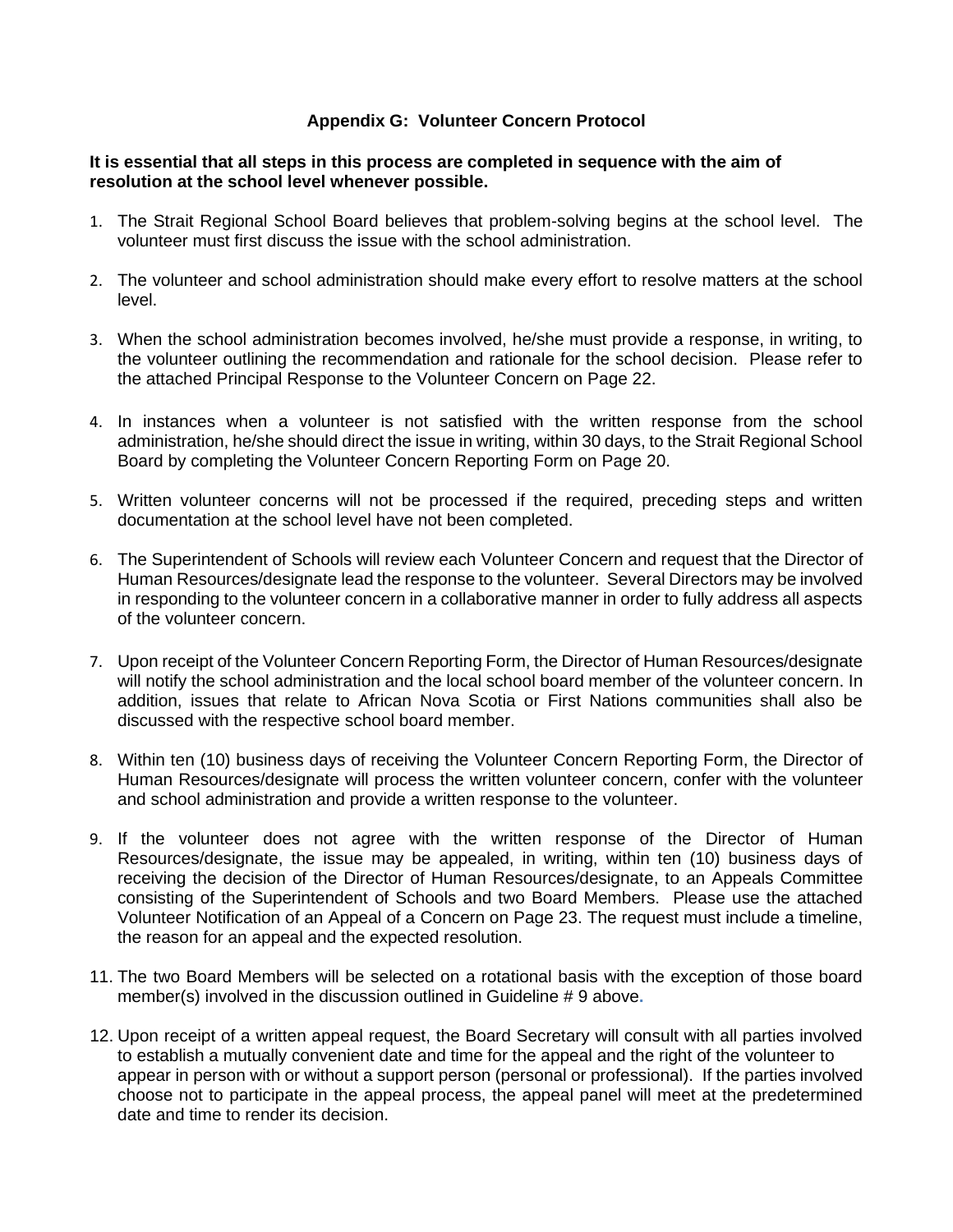- 13. The appeal panel may request others to attend at its discretion.
- 14. Participants are expected to be respectful of all others in the appeal hearing while others present information to the appeal panel. There is no cross examination of presenters. Appeal panel members may ask questions of each presenter through the Chair of the panel.
- 15. Within twenty (20) business days of receiving the notice of the appeal, the Appeals Committee shall hold a hearing and confirm, revoke or vary the decision of the Director.
- 16. The format of the appeal hearing is as follows:
	- a. Welcome
	- b. Introduction of all present
	- c. Introduction of the concern
	- d. Director/school administration provides perspective, comments and response Volunteer/support person provides perspective, comments and response
	- e. Questions from appeal panel members
	- f. Hearing concludes
- 17. Within three (3) business days of the hearing, the Superintendent, on behalf of the panel, shall notify in writing, as appropriate, the volunteer, school administration and Director of the decision of the Appeals Committee.
- 18. The decision of the Appeals Committee shall be final and binding.
- 19. In an appeal process, the official file will be retained in the office of the Superintendent of Schools for a period of at least one year from the date of the Appeals Committee decision, after which the file will be destroyed.